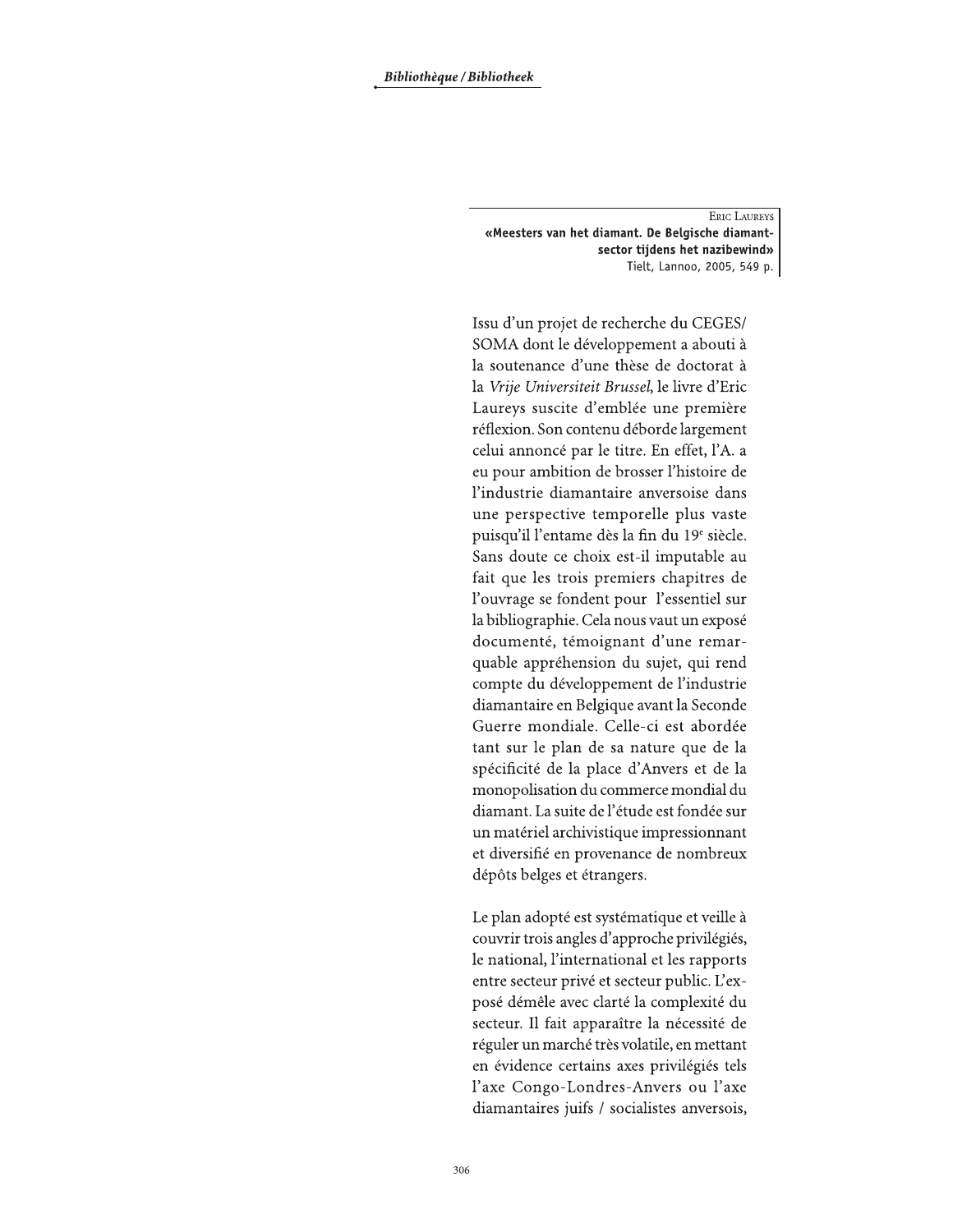la rivalité entre la Grande-Bretagne et les États-Unis pour le contrôle de ce marché, l'antagonisme diamantaires juifs / diamantaires flamands qui constituent la trame à long terme de cette histoire. Il met l'accent sur le rôle joué pendant plusieurs décennies par des personnalités clés dont Ernest Oppenheimer, Romi Goldmunz, Camille Huysmans ... Le texte est systématiquement émaillé de brèves synthèses qui en facilitent la lecture. Il est pourvu d'un solide appareil de références, de nombreuses illustrations et de quelques documents significatifs publiés en annexe.

L'étude de la période d'occupation analyse en profondeur la transformation des rapports de force à l'intérieur du secteur, la complexité de l'exercice du pouvoir de l'occupant, les effets de la 'polycratie' sur le fonctionnement du secteur pendant la guerre et l'ambiguïté du rôle de la Société générale de Belgique par l'intermédiaire de sa filiale, la Forminière. Les multiples rouages bureaucratiques qui encadrent le secteur diamantaire sont clairement mis en évidence.

L'analyse de la restauration de la place d'Anvers dont l'enjeu est majeur sur le plan international témoigne de l'ampleur de la perspective adoptée par l'A. À propos de la controverse sur le rôle de la De Beers pendant la guerre, il introduit dans le débat les objectifs des États-Unis en formulant la thèse que la politique américaine de stockpiling du diamant ne répond pas à la nécessité de constituer des stocks stratégiques, mais vise à briser la domination britannique sur le commerce du diamant.

Dans sa mise en perspective qui englobe les développements les plus récents de la place d'Anvers, l'A. insiste sur une caractéristique qu'il considère comme permanente, à savoir les contraintes imposées par la volatilité du marché du diamant.

Outre la richesse de l'information, le livre d'E. Laureys se distingue par la clarté de l'exposé et la fluidité de son style. Inévitablement, l'ampleur de la matière et l'abondance de l'information ne permettent pas d'échapper à l'une ou l'autre critique.

En premier lieu les données quantitatives sont dispersées au fil du texte et il aurait été souhaitable de les rassembler et de les traiter de façon plus systématique. Celles relatives au commerce extérieur sont utilisées de façon approximative. Ainsi p. 389, l'A. ne précise pas quelles sont les branches qu'il regroupe sous la rubrique "zware industrie". Il accorde aussi une importance excessive au secteur du diamant dans l'excédent de la balance commerciale de la Belgique vis-à vis des États-Unis en 1945, en perdant de vue les recettes engendrées par les fournitures aux armées alliées jusqu'en août 1945.

À propos de l'intervention du ministre des Colonies Louis Franck, p. 427, l'A. ne prend pas en compte ses origines juives ni ses intérêts dans la Cominière, groupe rival de la Société générale au Congo.

D'autre part, malgré la perspective internationale adoptée par l'auteur, on regrettera que, faute d'avoir consulté l'ouvrage de Jonathan E. Helmreich, Gathering rare ores, le secteur du diamant n'est guère envisagé dans le cadre de la cartellisation des matières premières qui se développe entre les deux guerres. De même la solidarité juive, invoquée à propos du mono